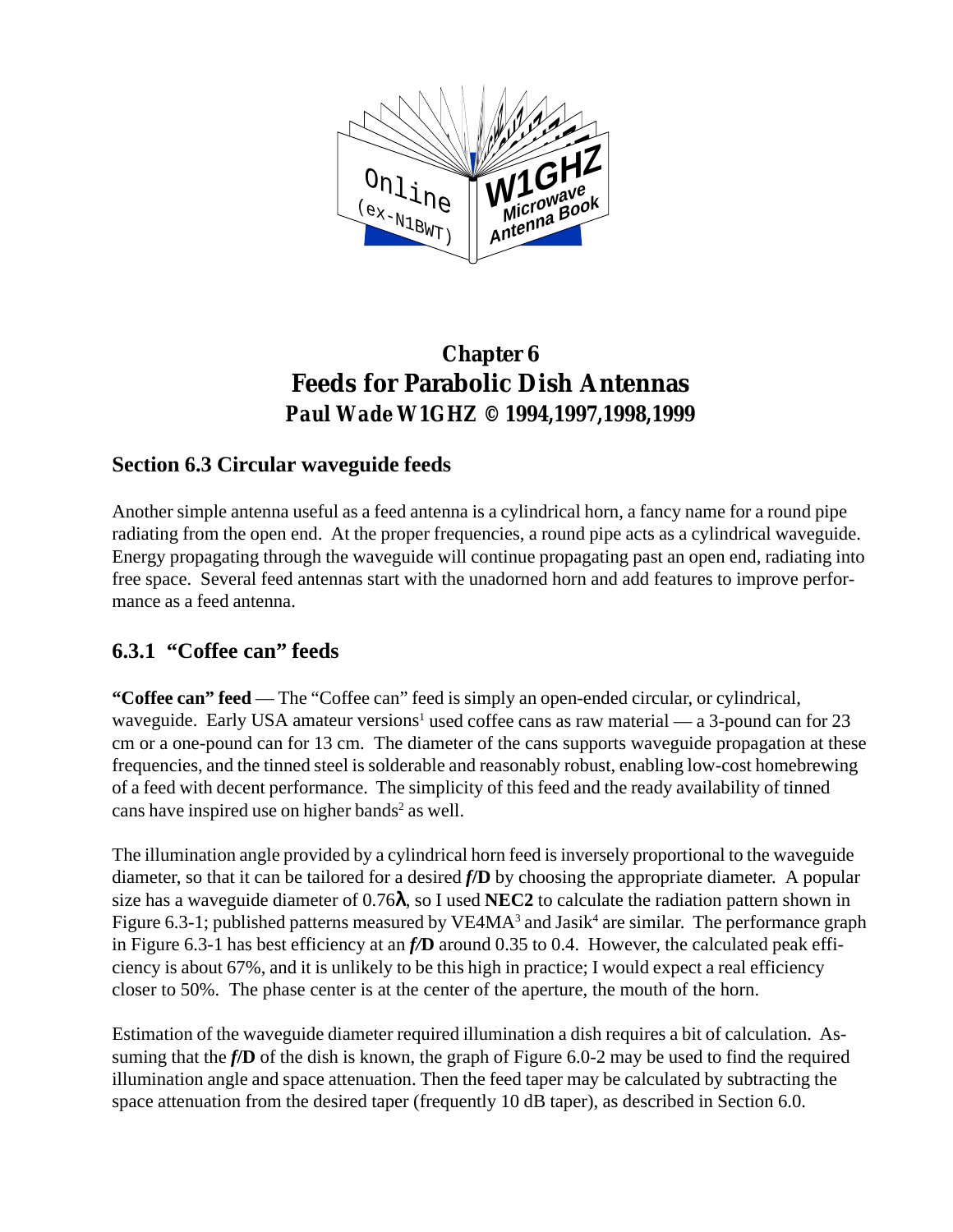





**Phase Center = 0** λ **beyond aperture**

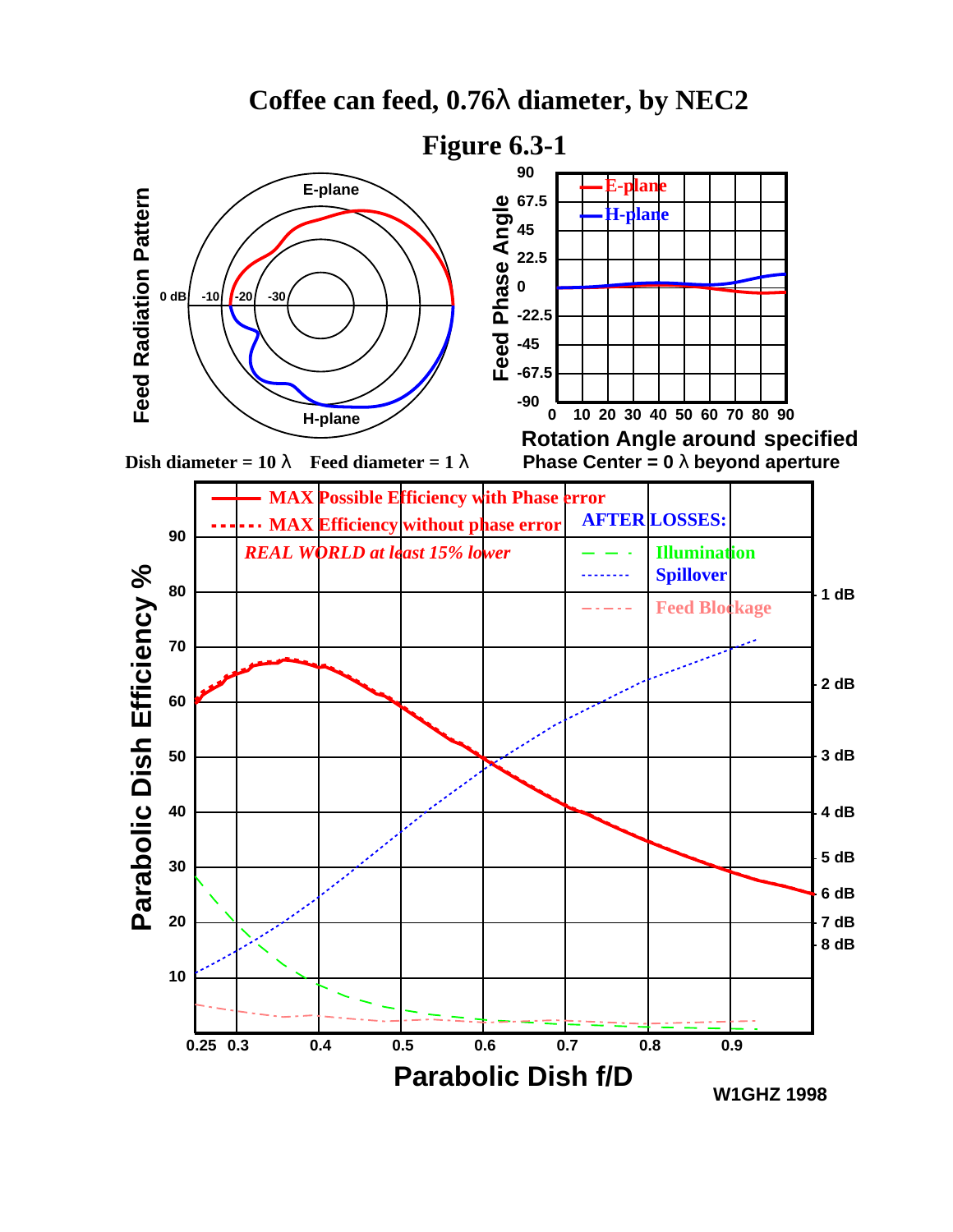For a cylindrical horn, the approximate 3-dB beamwidth is:

$$
BW_{3dB} \cong \frac{66}{Diameter_{\lambda}} \text{ degrees}
$$

To find the **BW**3dB that will provide the desired feed taper for an illumination angle *q*, we can use Kelleher's<sup>5</sup> universal horn patterns from Chapter 2:

$$
BW_{3dB} \cong \theta \cdot \sqrt{\frac{3}{Desired\_taper(in dB)}} \quad degrees
$$

and then reverse the previous equation to calculate the cylindrical horn diameter in wavelengths:

**Diameter**<sub>$$
\lambda
$$</sub>  $\cong$  <sup>66</sup>/<sub>**B**</sub>  $W_{3dB}$  wavelengths

An easier approach might be to let the **HDLANT** program do all the required calculations.

How wide a range of *f***/D** may be accommodated by horn diameter? First, the horn must be large enough for the lowest order waveguide mode, the **TE<sup>11</sup>** mode, to propagate. The cutoff wavelength for this mode is  $1.706 \times$  Diameter so the minimum waveguide diameter is 0.59λ. Figure 6.3-2 shows the radiation pattern for a circular horn 0.60λ in diameter, just barely larger than the cutoff dimension. The efficiency plot shows a peak at *f***/D** about 0.25, as deep a dish as is practical. Best efficiency is not as good as the larger version, but is pretty good for a very deep dish. The phase center is  $0.1\lambda$  beyond the horn aperture, in front of the mouth of the horn.

Moving in the other direction, a large horn diameter would permit additional higher-order waveguide modes to propagate, radiate, and affect the radiation pattern. The next mode, **TM01**, needs a minimum diameter of 0.76λ, so that any horn larger than our first example might have additional modes. The radiation pattern for a slightly larger horn,  $0.86\lambda$  in diameter, is shown in Figure 6.3-3, with the **E-** and **H-**planes well balanced. As a result, the efficiency plot shows very good efficiency at *f/***D** around 0.4, with the phase center 0.07λ beyond the horn aperture.

No ill effects from higher-order modes are apparent in Figure 6.3-3. However, when the horn diameter is increased further, to 0.95λ, we start to see some changes. The radiation patterns (note that these patterns show the full **E-** and **H-**plane patterns, unlike previous ones which only show one-half the pattern and assume symmetry) in Figure 6.3-4 show a significant difference between the **E-** and **H-**plane patterns. The **E-**plane pattern is skewed to one side so that the antenna does not peak on boresight. If this horn were used as a feed, the dish would probably have squint, or aiming error to one side. Since the phase was also skewed, I did not attempt to calculate the efficiency with phase error.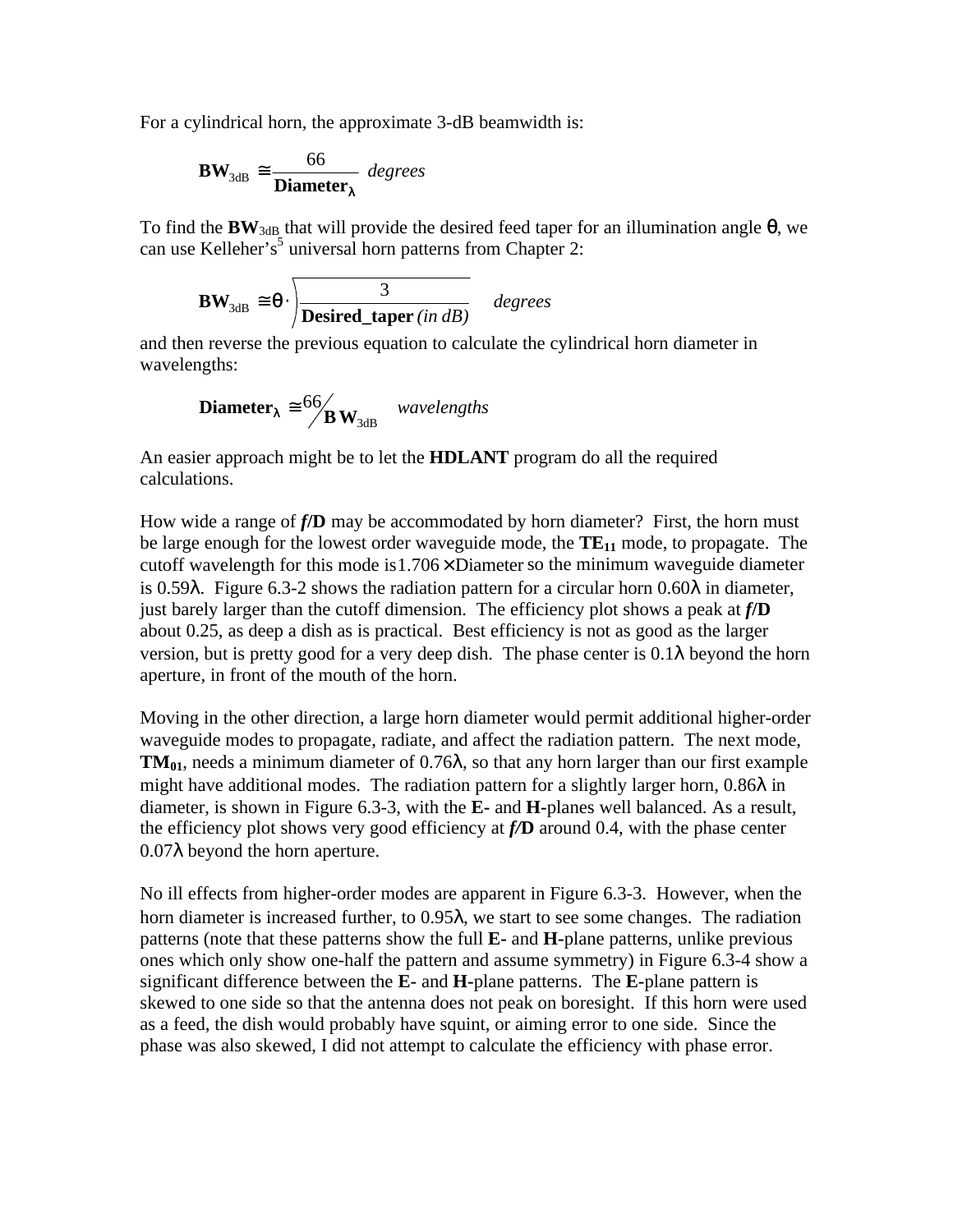



**Dish diameter = 10**  $\lambda$  **Feed diameter = 1**  $\lambda$ 



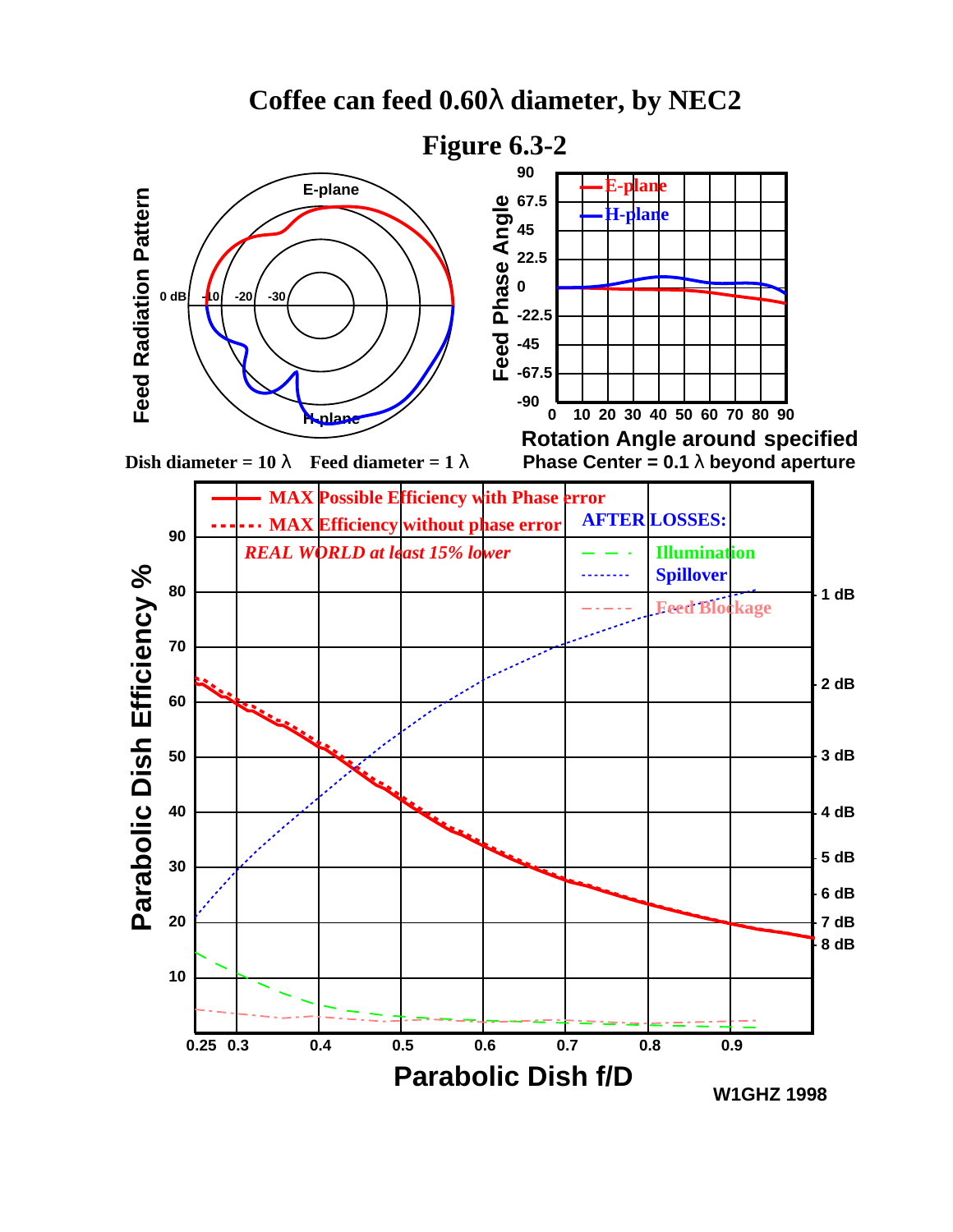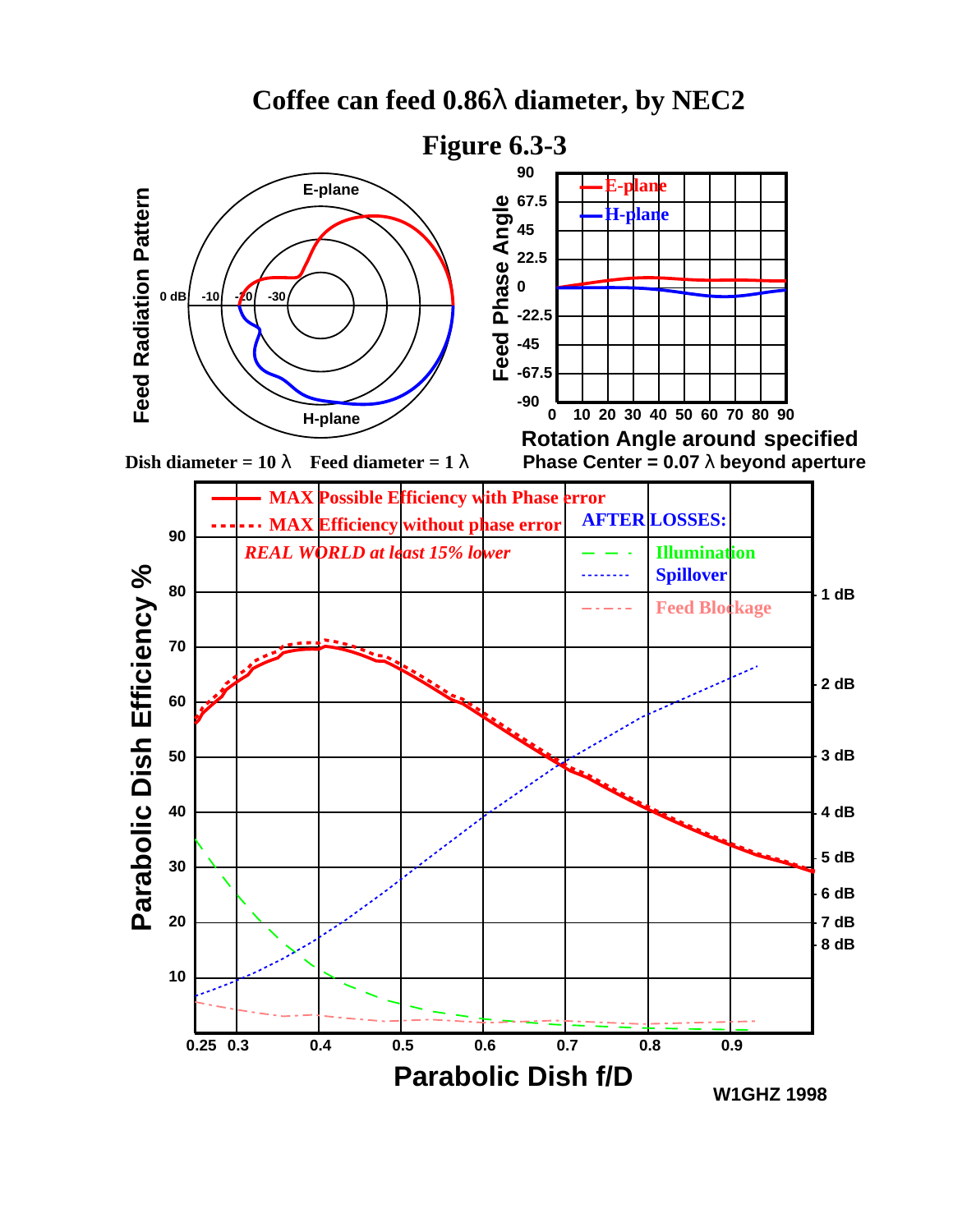



**Dish diameter = 10**  $\lambda$  **Feed diameter = 1**  $\lambda$ 



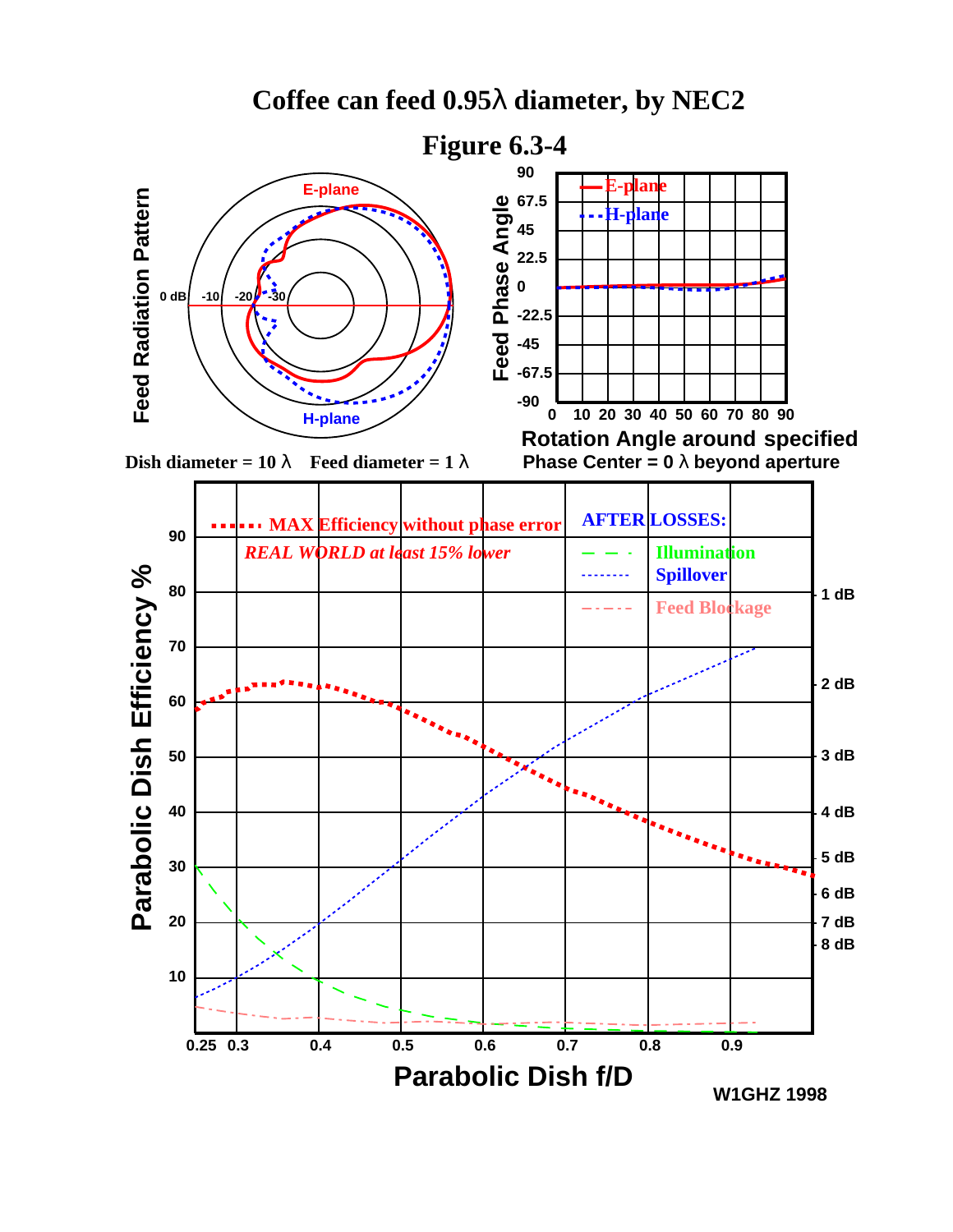If the horn diameter is increased further, to greater than 0.97λ, the **TE** mode can also propagate. I ran the **NEC2** calculations for circular horns with 1.05λ and larger diameters, but the patterns were so distorted that simple plots were inadequate — the pattern peaks somewhere off-axis in both dimensions.

From the above examples, we can recommend "coffee-can" feed diameters in the range of about 0.6λ to 0.9λ, corresponding to an *f/***D** range of 0.25 to 0.4. Deeper dishes are unlikely, but many dishes have a higher *f*/**D**. Fortunately, a better way to increase the diameter is available — flaring the end of the waveguide into a conical horn, or a pyramidal horn for rectangular waveguide. Flared horns will be discussed in Section 6.4.

The attraction of a coffee-can feed is that it is so simple to make, a matter of finding the right diameter can and soldering a coax connector with probe to one side. Horn length is not critical, but should be more than one waveguide wavelength to eliminate any stray modes launched at the probe transition. My experience with probes in circular waveguide is that they are touchy to adjust and get right; the horn impedance varies with changes in both horn diameter and horn length, so any modification can upset the VSWR. Since many microwave neophytes are unable to measure VSWR at microwave frequencies, a less sensitive coaxial transition would help them to achieve good results.

The problem with simple feeds like the coffee-can is a poor front-to-back ratio, 15 dB or less in the above examples. A significant amount of radiation off the back of the feed obviously misses the reflector, resulting in spillover loss and lower efficiency. The radiation in unwanted directions is the result of "edge currents" in the rim of the horn.

To quote W2IMU5 , "These currents result from the relatively high **E-**plane fields at the rim of the horn. Surface currents flow transverse to the edge of the horn, resulting in spurious radiation in the form of side and rear lobes from the feed." The feeds discussed in the rest of this section are basically circular horn feeds with enhancements to reduce the side and rear lobes.

#### **6.3.2 Coffee-can with choke flange (WA9HUV)**

The simplest enhancement to the circular horn, described by WA9HUV<sup>6</sup>, is to add a choke flange around the horn. This is simply a flat disk with the horn passing through the center; with the proper dimensions, it should reduce the backward radiation. Figure 6.3-5 shows the pattern calculated by **NEC2** for a 0.76λ diameter circular horn with a 2λ diameter choke flange attached 0.27λ behind the mouth of the horn. Compared to the plain horn in Figure 6.3-1, the front-to-back ratio is improved and unwanted sidelobes are greatly reduced. As a result, the calculated efficiency is significantly improved over the plain horn. The phase center remains very close to the center of the aperture.

WA9HUV later added slots<sup>7</sup> to the flange, to make the patterns in the **E**- and **H**-planes more symmetrical. I have not modeled this configuration.

It is my understanding that the flange dimensions are fairly critical to achieve the high performance shown in Figure 6.3-5, but I haven't experimented with different flange dimensions or horn diameters. Here is an opportunity for someone to experiment further!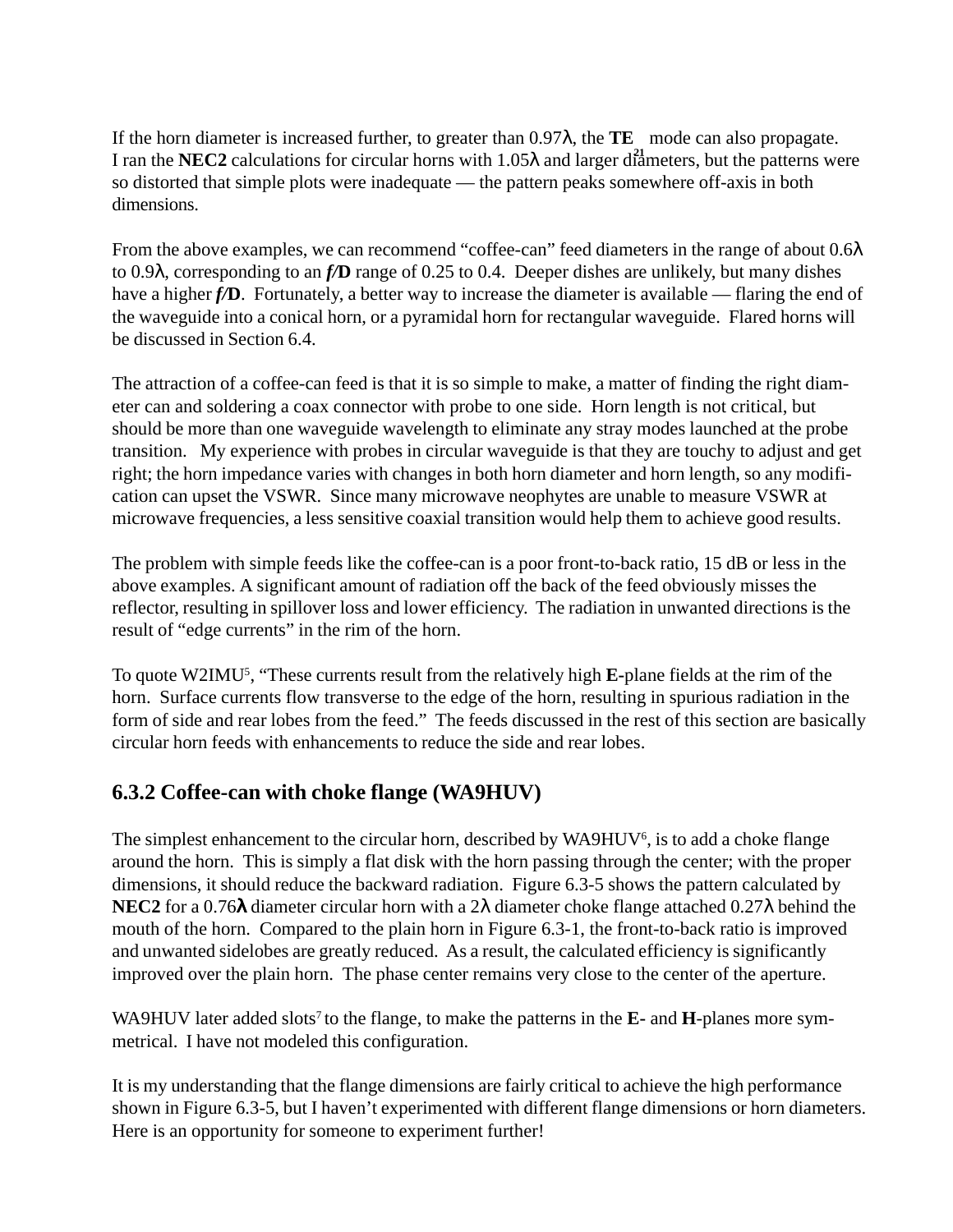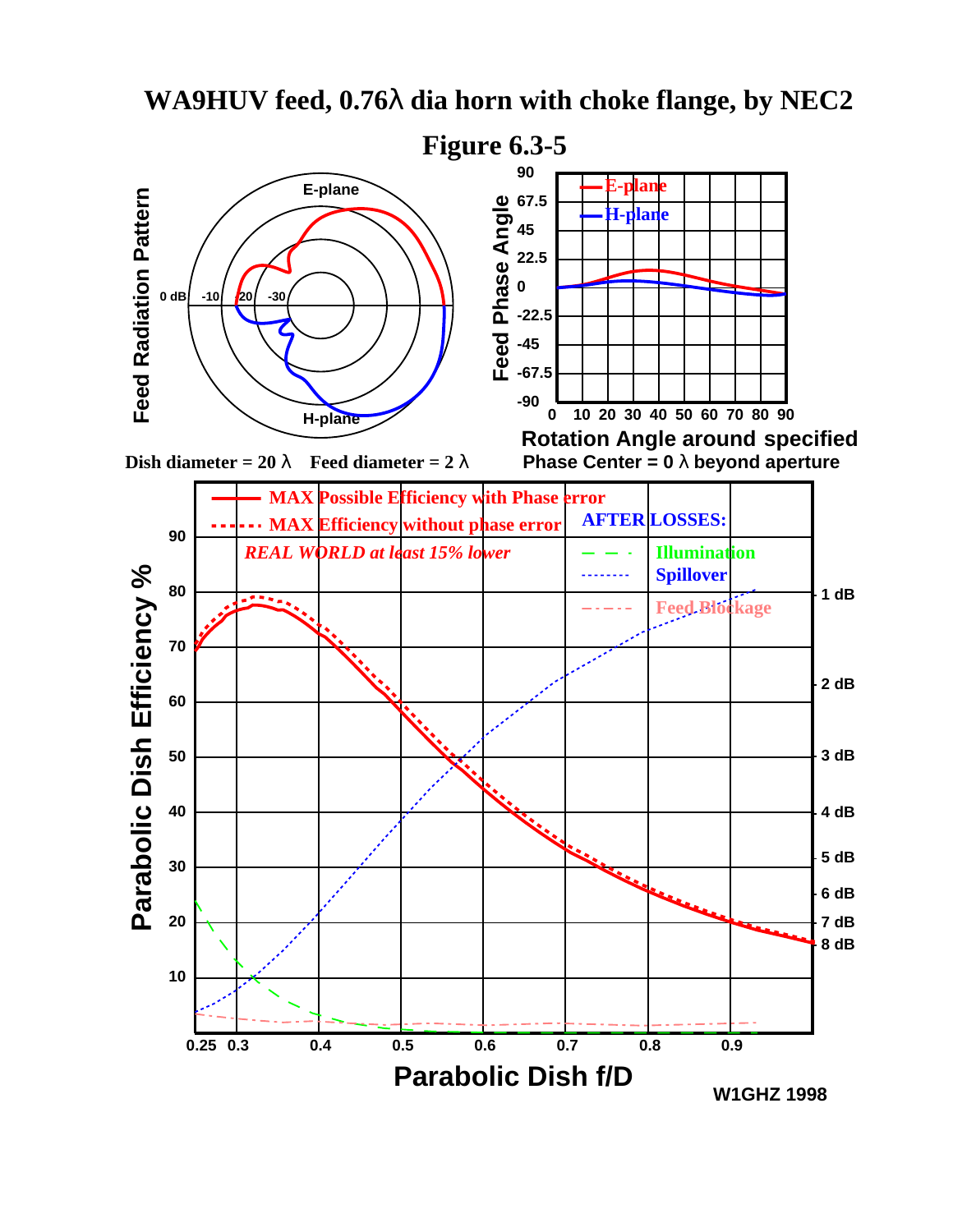#### **6.3.3 VE4MA feed**

A further improvement to the cylindrical horn, described by Kumar<sup>8</sup>, is to replace the choke flange with a cavity choke ring around the horn, roughly  $\frac{1}{2}\lambda$  wide and  $\frac{1}{2}\lambda$  deep. This ring, which W2IMU<sup>5</sup> calls a low-Q trap, should have broader bandwidth and be less critical than a choke flange. VE4MA refined this into a working feedhorn<sup>3</sup> and measured the performance. This feed has been scaled by VE4MA and others for most of the amateur microwave bands<sup>3,9,10,11,12,13</sup>. A sketch of this feed is shown Figure 6.3-6 with dimensions for several of the microwave ham bands, and a photo of one example is shown in Figure 6.3-7. In Figure 6.3-8, the radiation pattern for the 1296 MHz version, with a horn diameter of 0.76λ, as calculated by **NEC2**, is compared with the pattern measured by VE4MA (green dashed line — rear half of pattern is from Kumar). The performance plot shows very good efficiency for an *f***/D** around 0.4 to 0.45, higher than the simple coffee-can feed. Kumar's data shows excellent phase performance for this style feed for a rotation angle up to about ±72°, and the calculated pattern agrees. The calculated phase center is  $0.07\lambda$  beyond the aperture, in front of the mouth of the horn, so that the mouth of the horn should be farther away from the dish than the focal point.



The excellent performance of the VE4MA feeds has been proven by many microwave EME stations. They are reproducible using the published dimensions in Figure 6.3-6 by amateur construction techniques, and the size and weight are reasonable. This feed is highly recommended for dishes with *f***/D** around 0.3 to 0.45; the position of the outer choke ring may be adjusted to fine-tune the feed to a particular *f***/D,** according to VE4MA9 . I experimented with moving the position and calculated radiation patterns at several choke locations. Figure 6.3-9 shows the pattern with the choke ring moved back so that the horn projects by 0.34λ. The efficiency plot shows best *f/***D** is about 0.33 for this case. To show the

effect of ring location, the efficiency plot also includes the curve with the horn flush with the rings, from Figure 6.3-8, and an intermediate position, with the horn projecting 0.17λ and best *f/***D** of about 0.33. The phase center in all cases is close to the center of the aperture; it moves slightly in the same direction as the choke ring is moved.

In Figure 6.3-9 we can clearly see the pattern control available by moving the choke ring position. VE4MA's data also indicates that the pattern could be adjusted for a larger *f/***D**=0.5 by adjusting the ring so that the mouth of the horn is inside the ring by 0.025λ. The calculated pattern in Figure 6.3- 10 does not support this; positioning the horn further inside the rings moves the peak in the other direction, back toward smaller *f/***D**. On the other hand, Barry made actual measurements on a real feed — these figures are only computer simulations.

In addition to the limited *f***/D** tuning by moving the choke ring, it should be possible to vary the diameter of the central horn over the same range as the coffee can. I have not experimented with this except for one example. K1DPP and I fabricated one for 5760 MHz using available materials, which required compromising the dimensions<sup>14</sup> a bit; the horn diameter was 0.95λ. Dish gain measurements at the time indicated that the feed seemed to work, but **NEC2** pattern calculation, shown in Figure 6.3-11, show a pattern skewing similar to the same diameter coffee-can feed in Figure 6.3-4.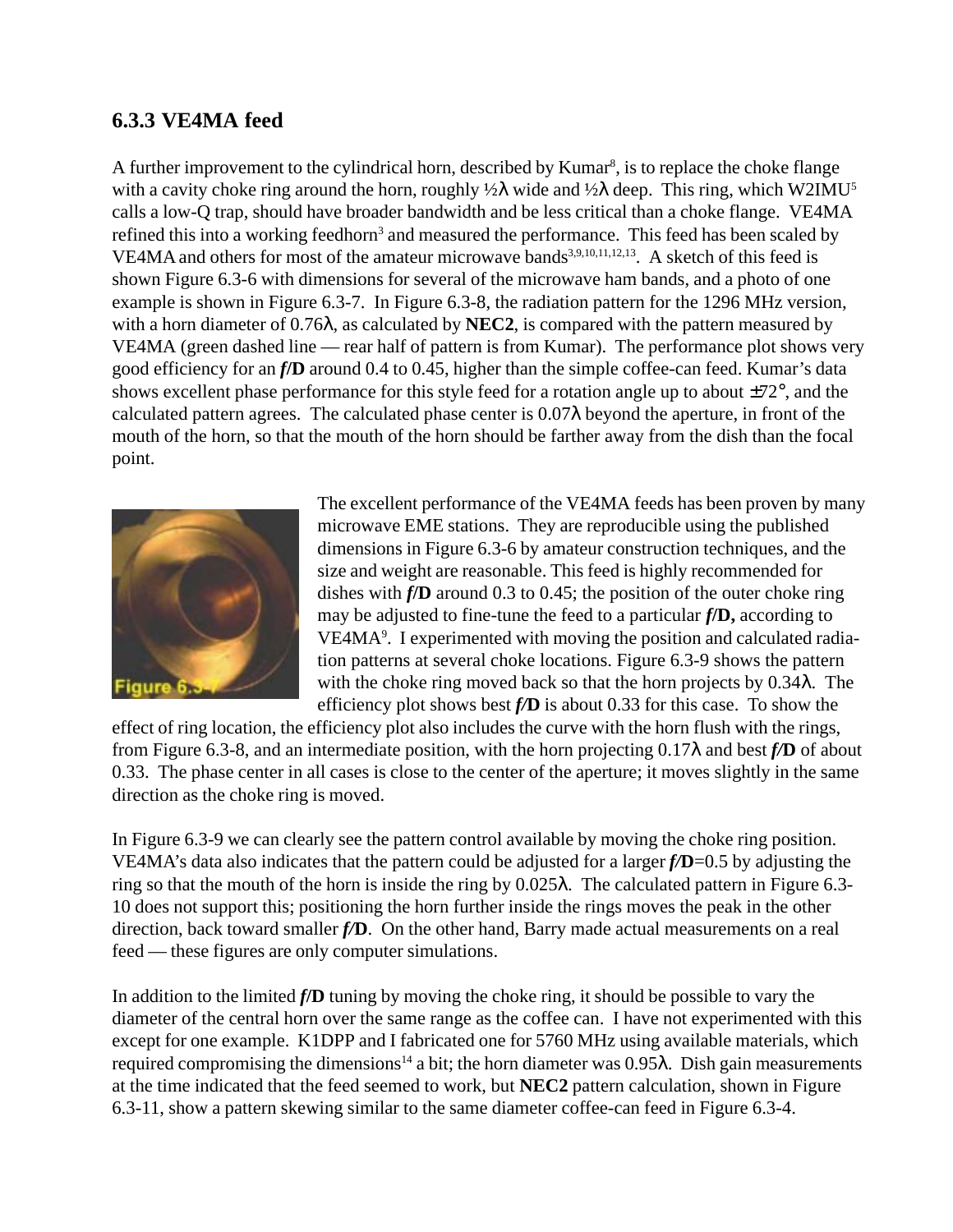

| <b>Frequency</b> | A                | Β             | C                 | <b>Reference</b> |
|------------------|------------------|---------------|-------------------|------------------|
| <b>1296 MHz</b>  | <b>178 mm</b>    | 419 mm        | <b>121 mm</b>     | 3,9              |
| <b>2304 MHz</b>  | $100 \text{ mm}$ | <b>240 mm</b> | $62.5 \text{ mm}$ | 3,9              |
| 3456 MHz         | 66 mm            | <b>160 mm</b> | 42 mm             | 10               |
| 5760 MHz         | $39 \text{ mm}$  | <b>90 mm</b>  | $26.5 \text{ mm}$ | 11,12            |
| <b>10368 MHz</b> | $20.5$ mm        | 50 mm         | $12.5 \text{ mm}$ | 13               |

# **Figure 6.3-6 VE4MA (Kumar) Feed**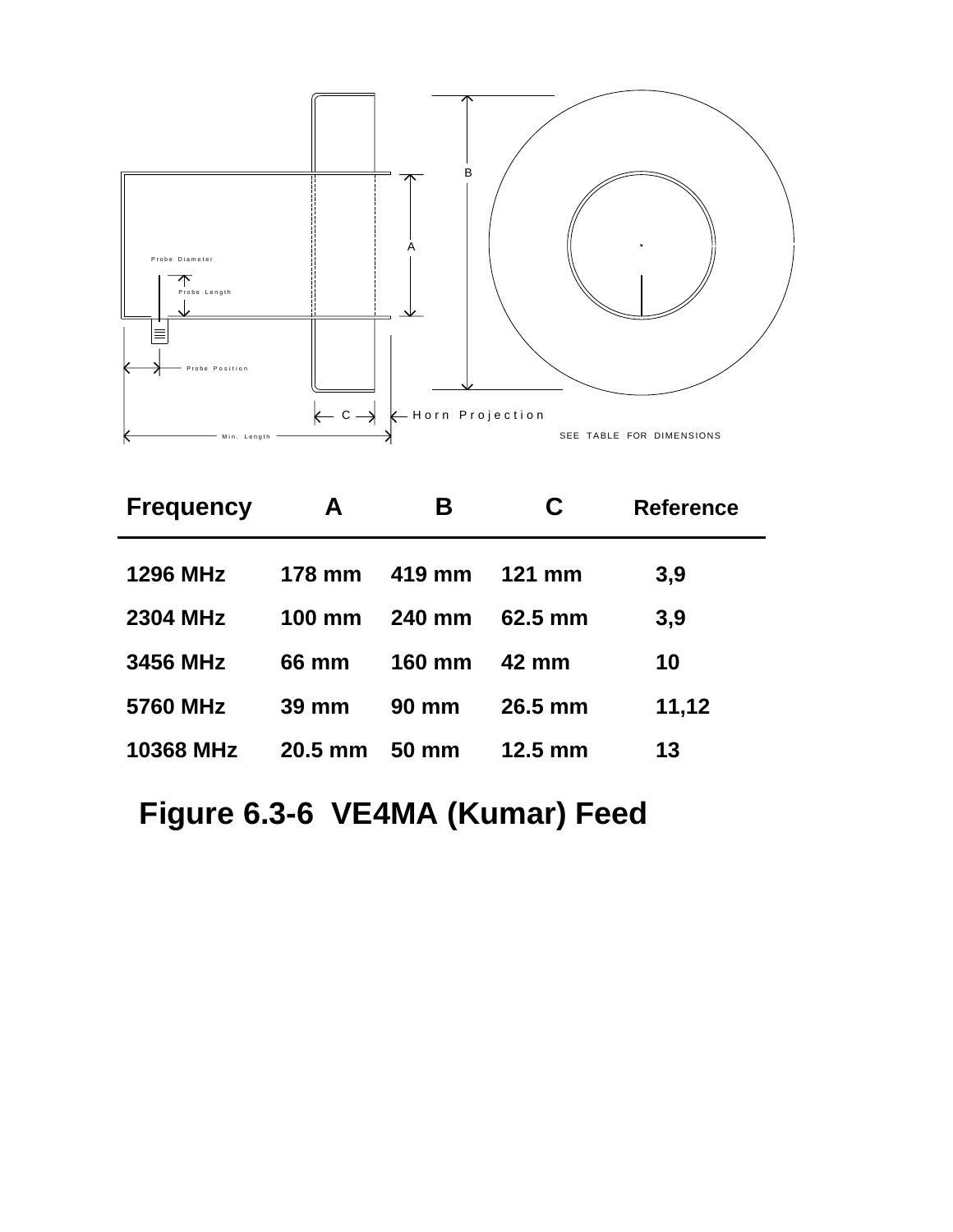

**0.25 0.3 0.4 0.5 0.6 0.7 0.8 0.9**

**Parabolic Dish f/D**

## **VE4MA 1296 feed with flush choke ring, by NEC2**

**W1GHZ 1998**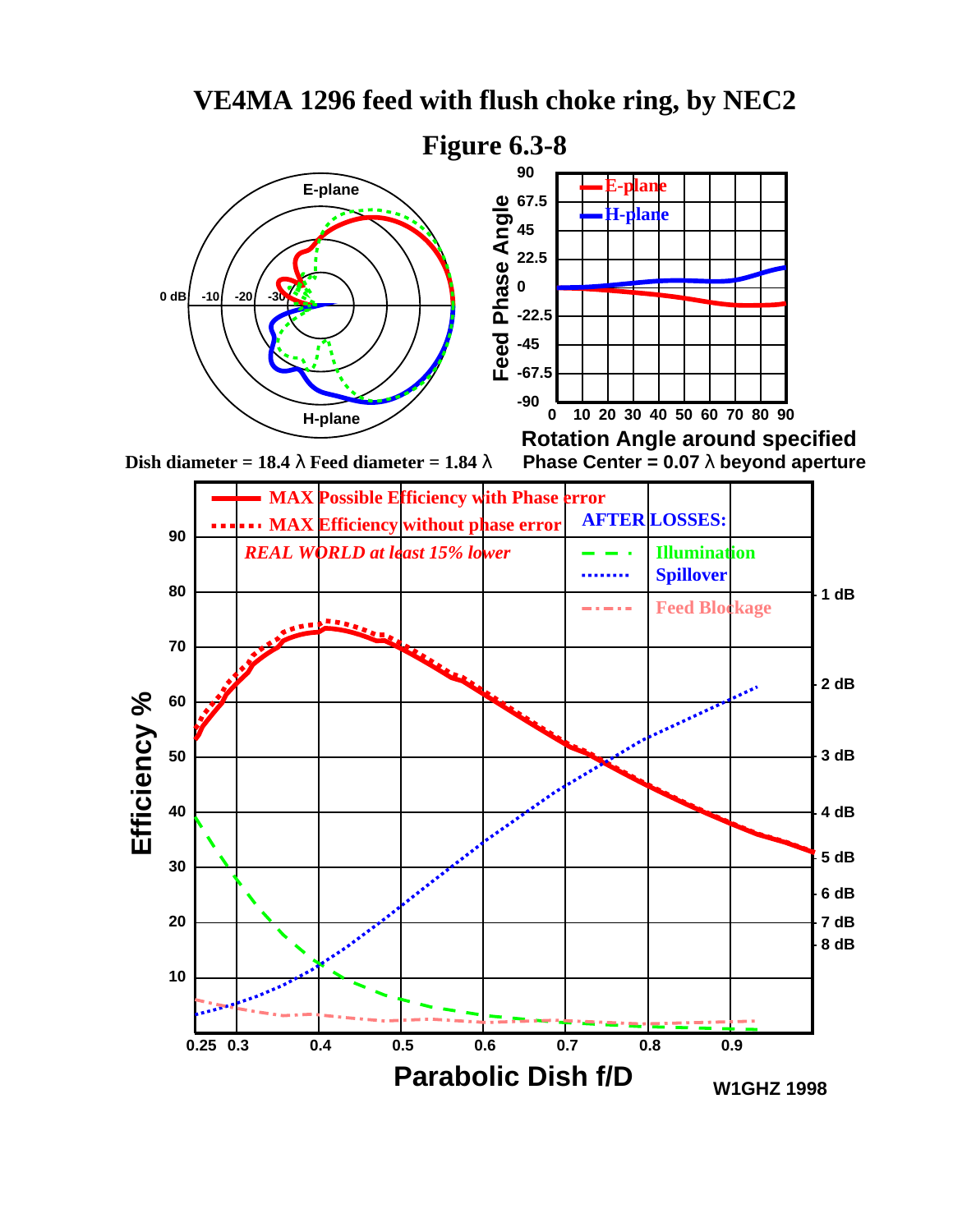



**Dish diameter = 18.4**  $\lambda$  **Feed diameter = 1.84**  $\lambda$ 

**Rotation Angle around specified Phase Center = 0** λ **beyond aperture**

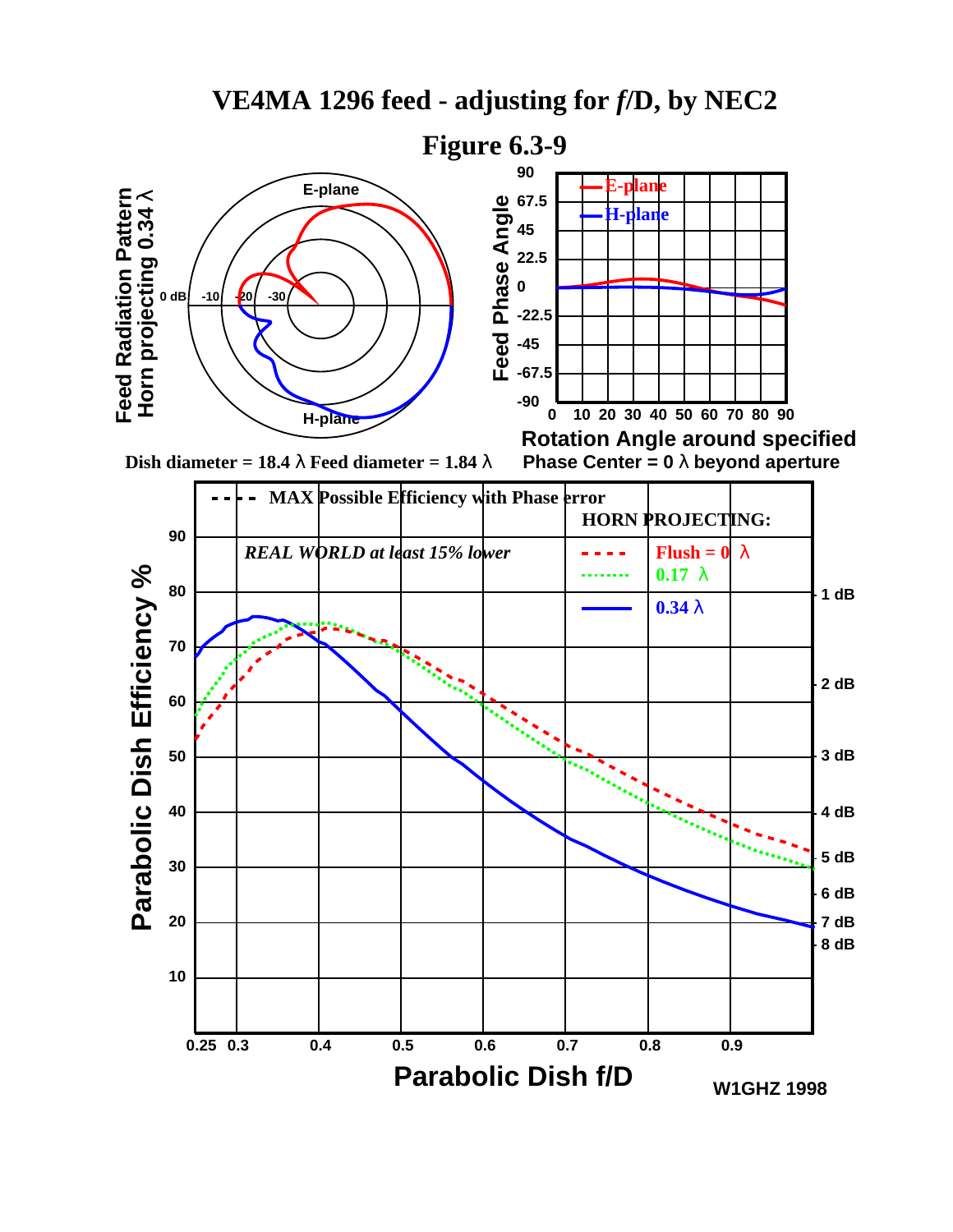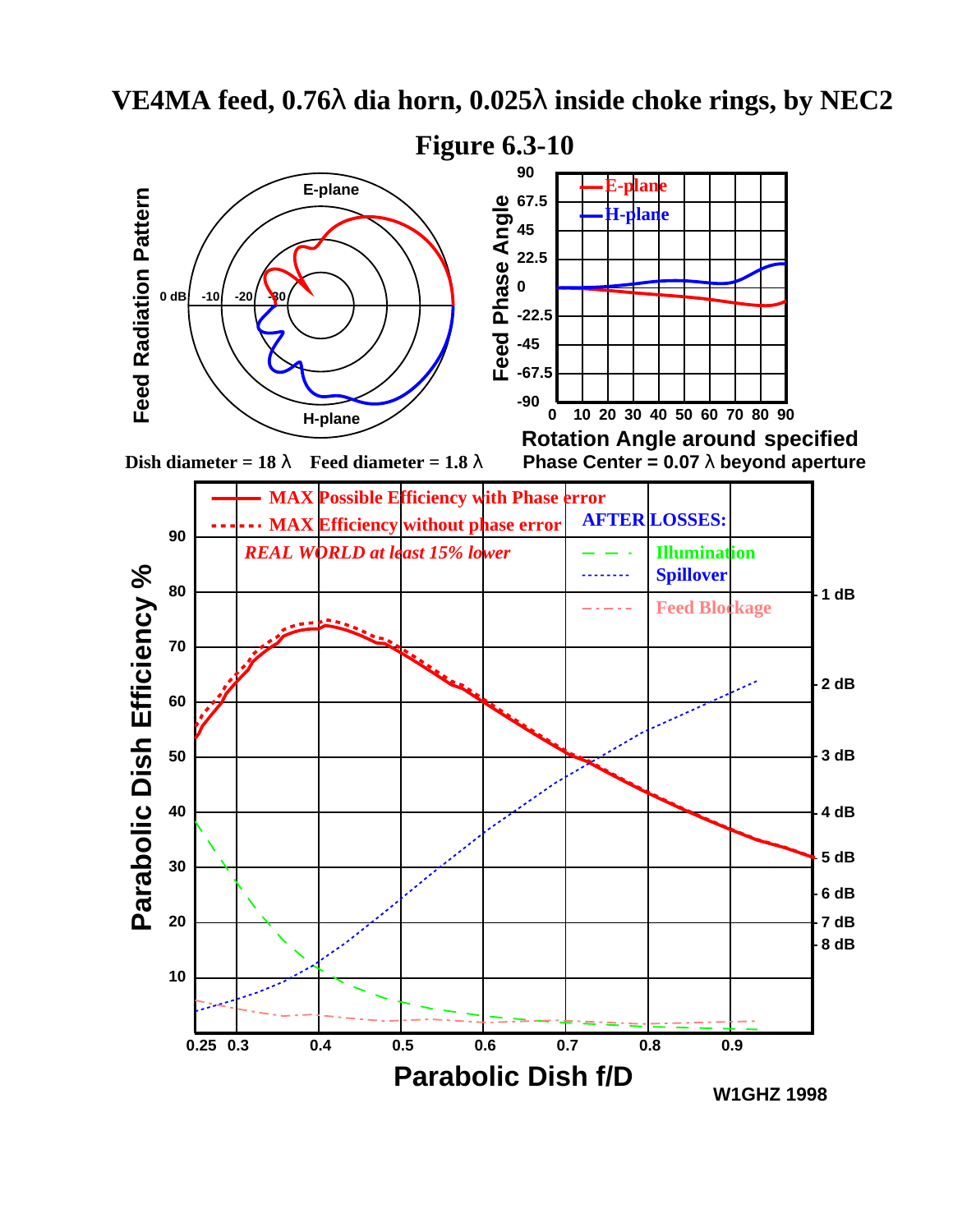



**Dish diameter = 20**  $\lambda$  **Feed diameter = 1.95**  $\lambda$ 



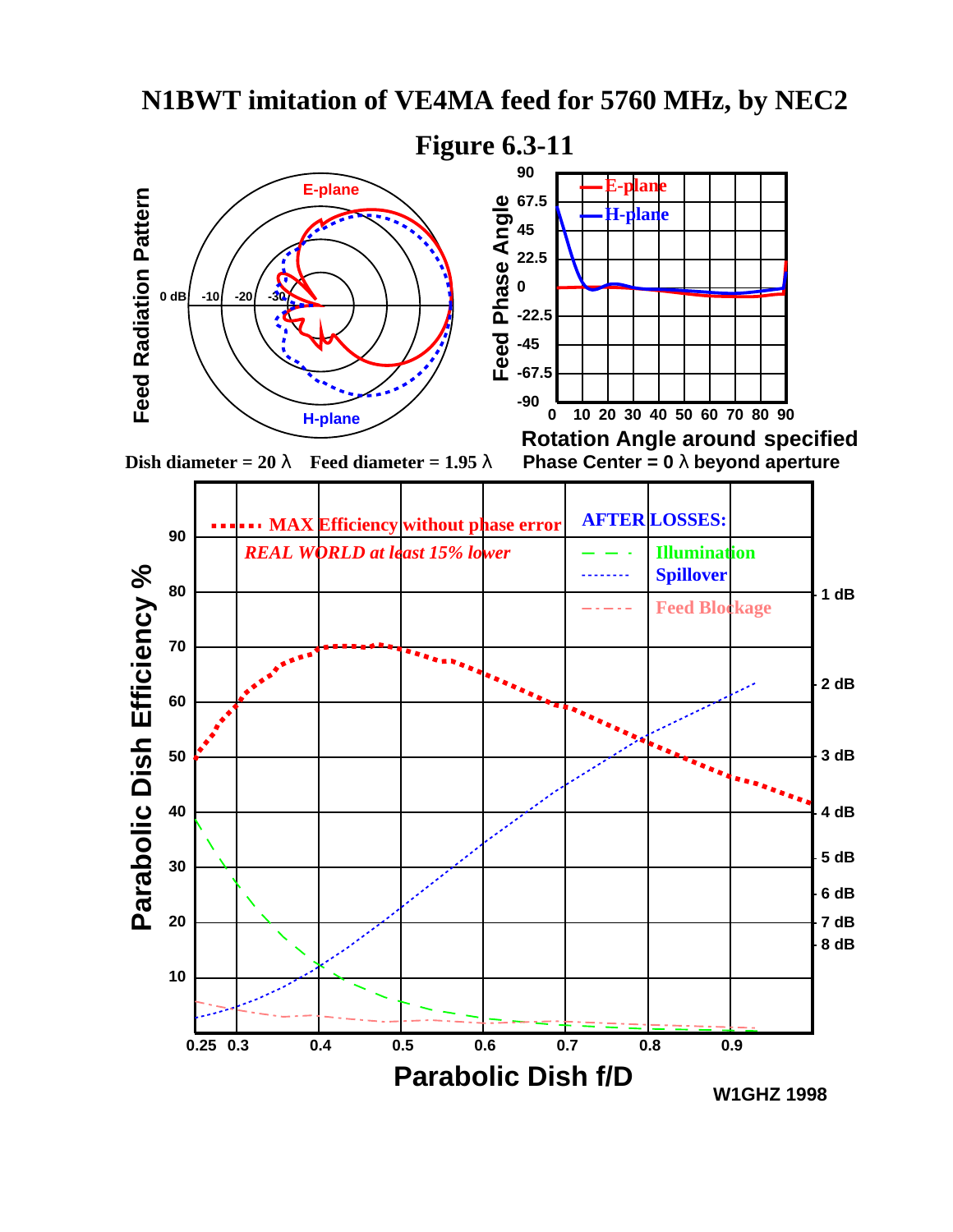#### **6.3.4 Chaparral™ feed**

A further refinement to the circular horn feed is to replace the single choke ring with multiple smaller choke rings, originally described by Wohlleben<sup>15</sup>, et. al. The multiple rings, or low-Q traps, should provide additional bandwidth; ring spacing is not critical, but the depth of each ring must be greater than ¼λ to work effectively. Commercial versions of this feed are made by Chaparral™ for C- and K-band TVRO dishes, so this style of feed is commonly referred to as a Chaparral feed. Figure 6.3- 12 is a photo of a Chaparral "11 GHz Superfeed" used as a 10 GHz feedhorn. The sketch with nominal dimensions<sup>5</sup> in wavelengths shown in Figure 6.3-13 has three rings; some examples have as many as four rings.



0.3

Waveguide extension

The radiation pattern calculated by **NEC2** for a 0.76λ diameter circular horn with three choke rings is shown in Figure 6.3-14. The calculated efficiency is very good for an *f***/D** range around 0.35 to 0.4, suitable for most TVRO dishes. The feed in Figure 6.3-14 has the circular horn projecting  $0.26\lambda$  beyond the choke rings. At 10 GHz, we empirically found (see Chapter 9) that making the horn aperture flush with the choke rings provided more gain for a dish with *f***/D** =0.45. The efficiency plot in Figure 6.3-15 for the **NEC2** calculated pattern in confirms

this, showing higher efficiency peaking at an *f***/D** around 0.43. The phase center in both cases is at the center of the horn aperture.

## At the CHAPARRAL STYLE FEED Figure 6.3-13



Optional E-Plane slots (Narrow slots, 0.14 deep) for small f/D

W1GHZ 1998

suggestion of W6HD, I also calculated **NEC2** radiation patterns for Chaparralstyle feeds with larger and smaller circular horns. The smaller version, with a horn diameter of 0.71λ, is best for very deep dishes. With the horn projecting 0.1λ beyond the rings, the

plots in

ALL DIMENSIONS IN WAVELENGTHS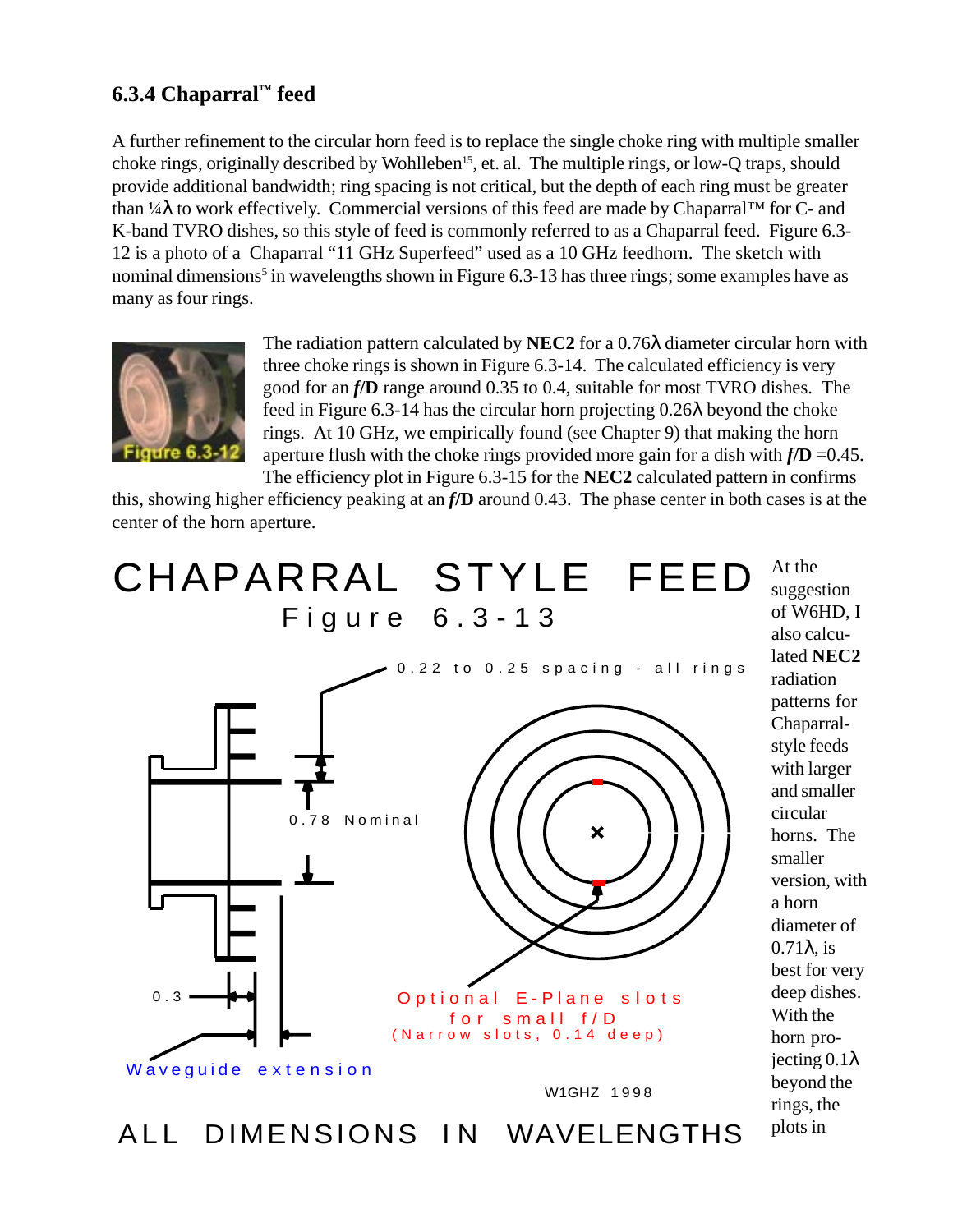

**0.25 0.3 0.4 0.5 0.6 0.7 0.8 0.9**

**Parabolic Dish f/D**

## **Chaparral feed, 0.76**λ **horn dia, horn projecting 0.26**λ**, by NEC2**

**W1GHZ 1998**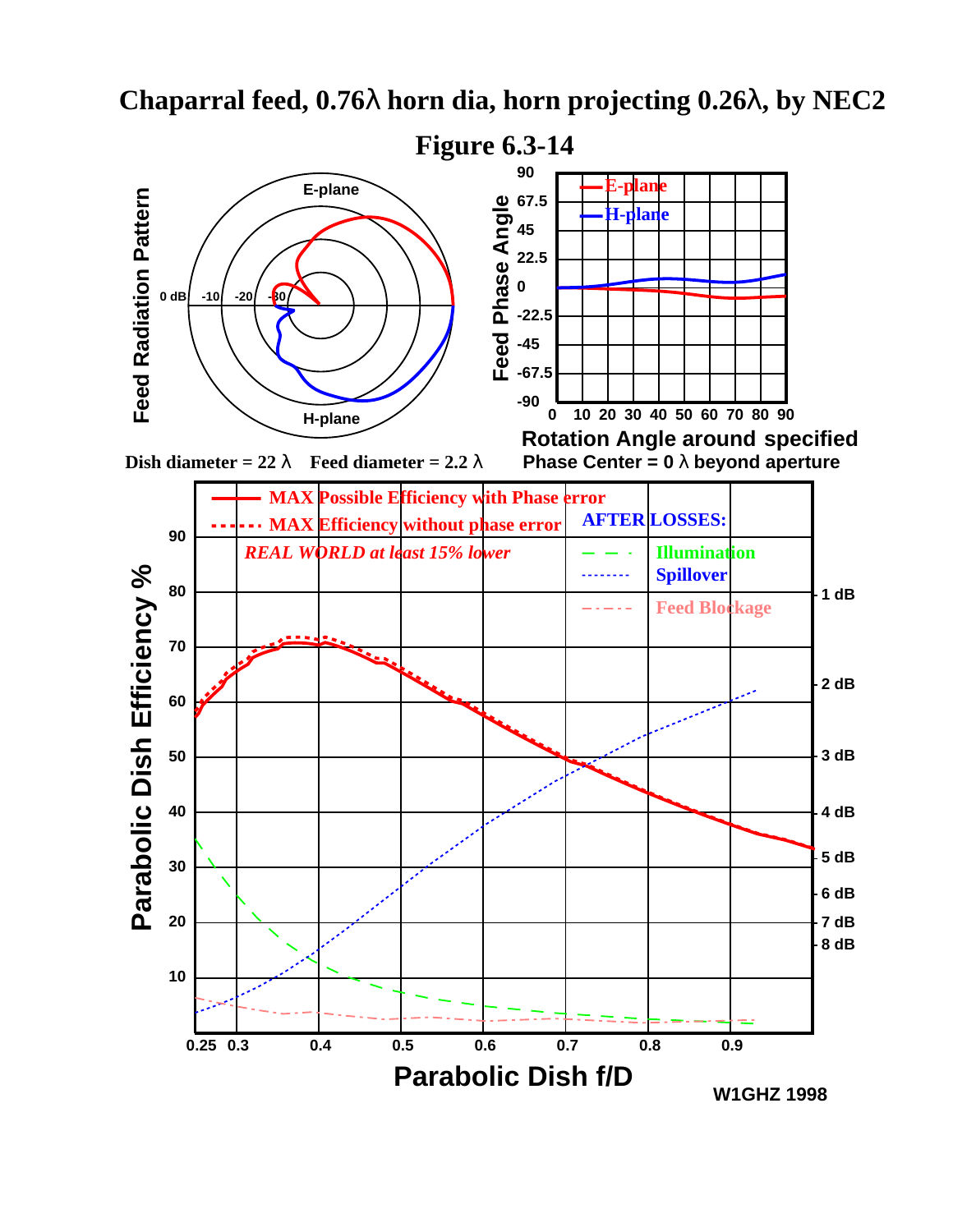

## **Chaparral feed, 0.76**λ **horn dia, horn flush with rings, by NEC2**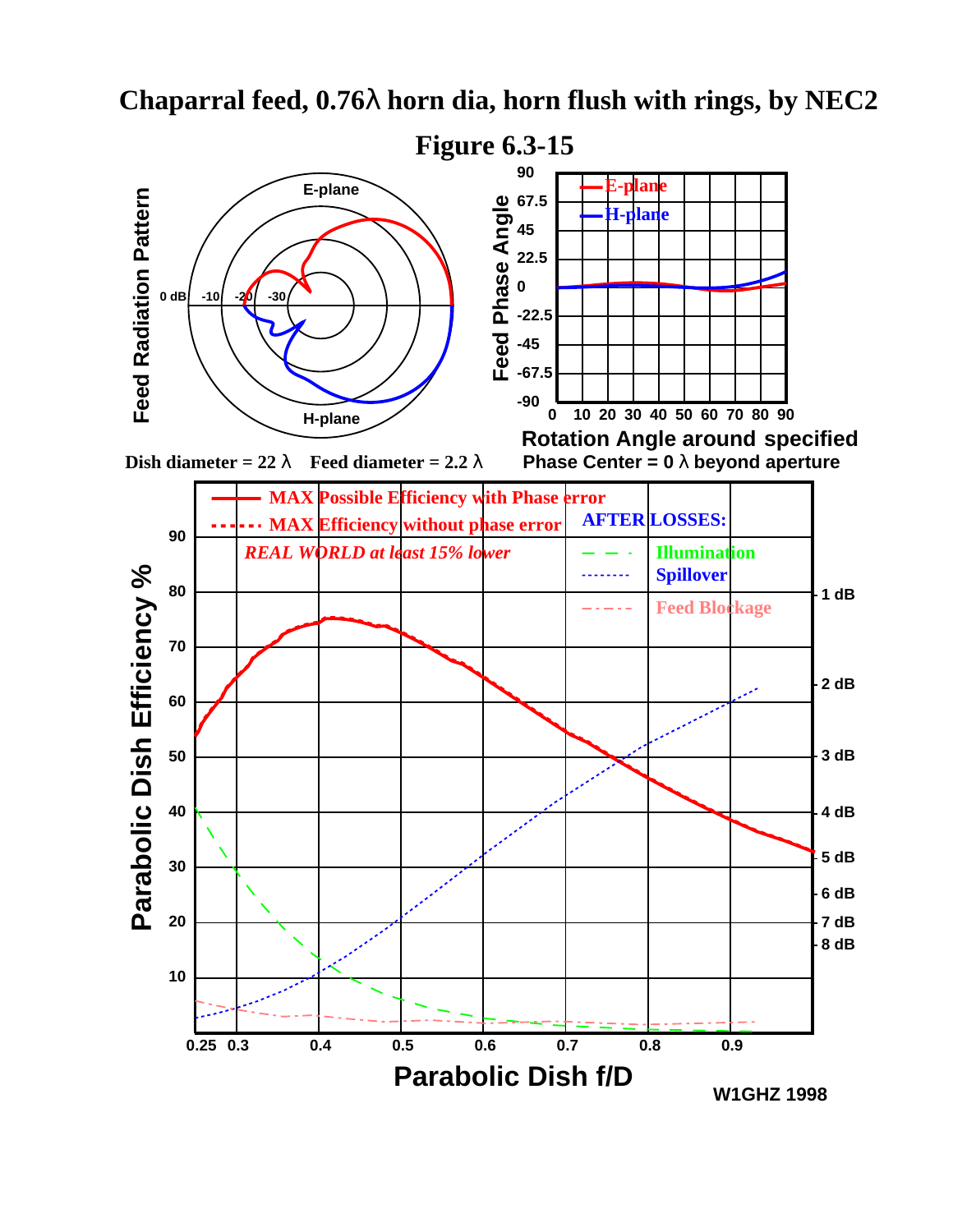Figure 6.3-16 show very high efficiency for an *f***/D** range around 0.3 to 0.35. The phase center is close to the center of the aperture, about 0.08λ inside the horn, but for such a deep dish, that small difference is significant. A similar plot for the larger  $0.81\lambda$  horn diameter, Figure 6.3-17, also shows very high efficiency for an *f***/D** range around 0.35 to 0.4, with a phase center 0.09λ inside the aperture.

I then varied the amount of horn projection for both sizes from zero to  $0.5\lambda$  — some TVRO feeds make the choke ring location adjustable and suggest adjustment of the horn for best picture quality. The **NEC2** calculations showed that the best *f***/D** for all horn projections was in the range of 0.33 to 0.35 for the smaller horn and 0.36 to 0.39 for the larger. The phase center moved around slightly but is always near the center of the horn aperture. Only when the horn mouth was flush with the choke rings or slightly inside them did the optimum *f***/D** change to around 0.42.

Changing the horn diameter from  $0.71\lambda$  to  $0.81\lambda$  is equivalent to changing the frequency of operation by 13%, a bandwidth slightly wider than the 3.7 to 4.2 GHz TVRO band. Since the performance of the Chaparral-style feed shows little change over this range, we can see why it was chosen for TVRO use. The adjustable rings are probably adjusted to get the feed right at the dish focal point, since the adjustment has little affect on the radiation patterns.

By coincidence, the Chaparral<sup>TM</sup> "11 GHz Superfeed" horn diameter is  $0.71\lambda$  at 10.368 GHz, with a horn projection of 0.19λ; the choke rings are deep enough, 0.28λ, to be effective. The **NEC2** calculated radiation pattern is shown in Figure 6.3-18, along with the pattern I measured<sup>16</sup> at 10.368 GHz (green dashed line). The plot shows a very high calculated efficiency, and I have measured efficiencies greater than 60% at 10 GHz on dishes larger than 20λ in diameter. For larger dishes, feed blockage is smaller than calculated in Figure 6.3-18.

Unfortunately, the 11 GHz Chaparral feeds are no longer being manufactured; the C-band versions may be useful at 3456 MHz; check to be sure that the rings are deeper than  $\frac{1}{4}\lambda$ . Homebrewing one is fairly difficult — it took K1DPP six hours to turn a 10 GHz version on his lathe. At lower frequencies, it is possible to construct one from sheet metal, using the approximate dimensions shown in Figure 6.3-13. Clearly this feed is tolerant of small variations in dimensions, and provides excellent performance for dishes with *f/***D** between 0.3 and 0.45. However, the VE4MA feed is probably easier to build and provides similar performance for dishes in this *f***/D** range.

One last published variation<sup>17</sup> on the Chaparral-style feed suggests cutting small E-plane slots in the waveguide to broaden the pattern for dishes with small *f/***D**. The slots are describe as narrow slots,  $\lambda$ /7 deep, in a horn of 0.76 $\lambda$  diameter. I have not made a computer model with slots, but Figure 6.3-19 is a graph of the published amplitude pattern, with best efficiency at an *f/***D** of 0.32. The published phase data shows good phase performance to  $\pm 60^{\circ}$ , but with a bit of phase deviation at the ±76° points required for the 152° illumination angle for this *f/***D**. Thus the efficiency will probably decrease slightly due to phase error, but will still be very good.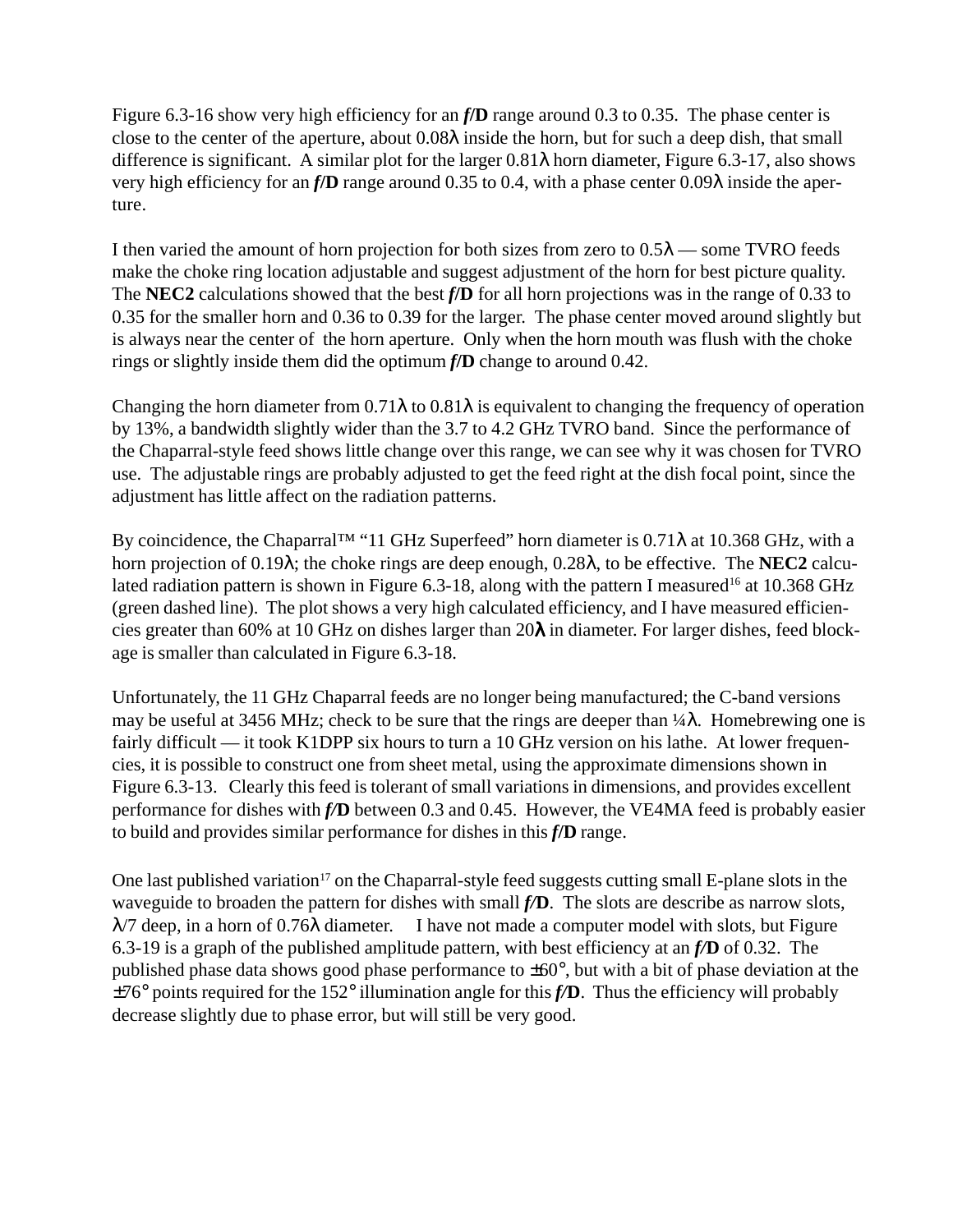

## **Chaparral feed, 0.71**λ **horn dia, horn projecting 0.1**λ**, by NEC2**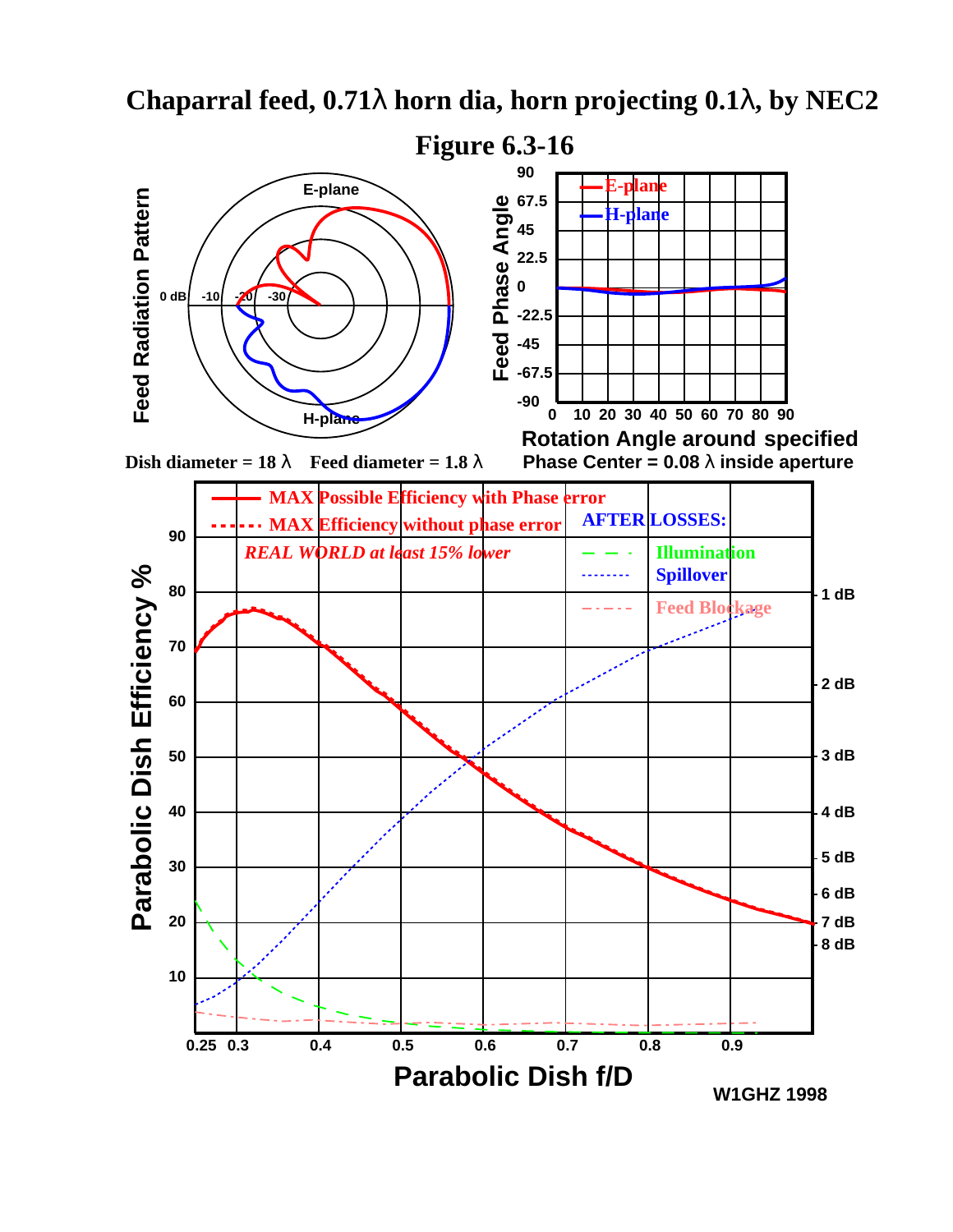

## **Chaparral feed, 0.81**λ **horn dia, horn projecting 0.1**λ**, by NEC2**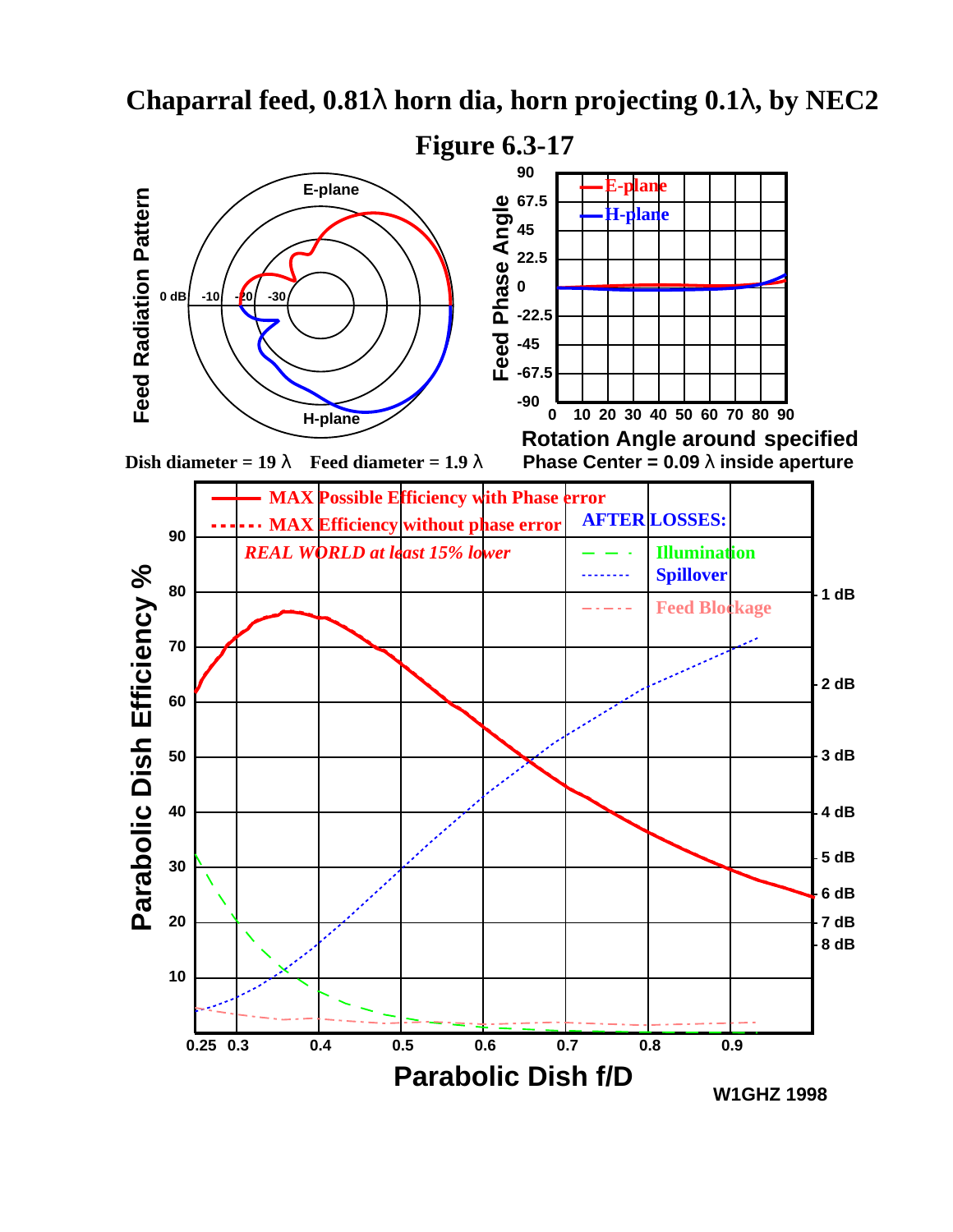## **11 GHz Chaparral feed, 0.71**λ **horn dia at 10.368 GHz, by NEC2**

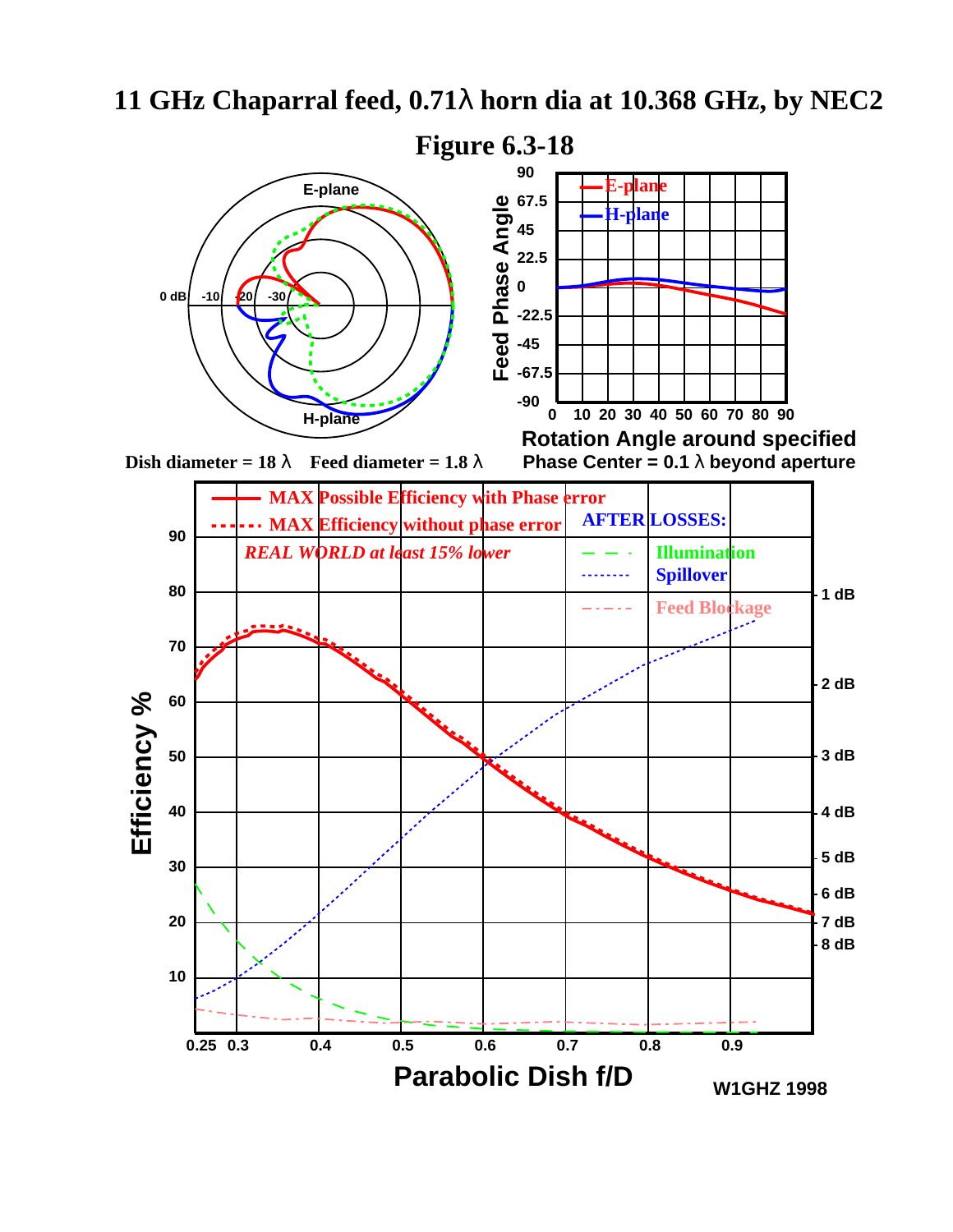## **Slotted Chaparral-style feed - horn dia = 0.76**  $\lambda$